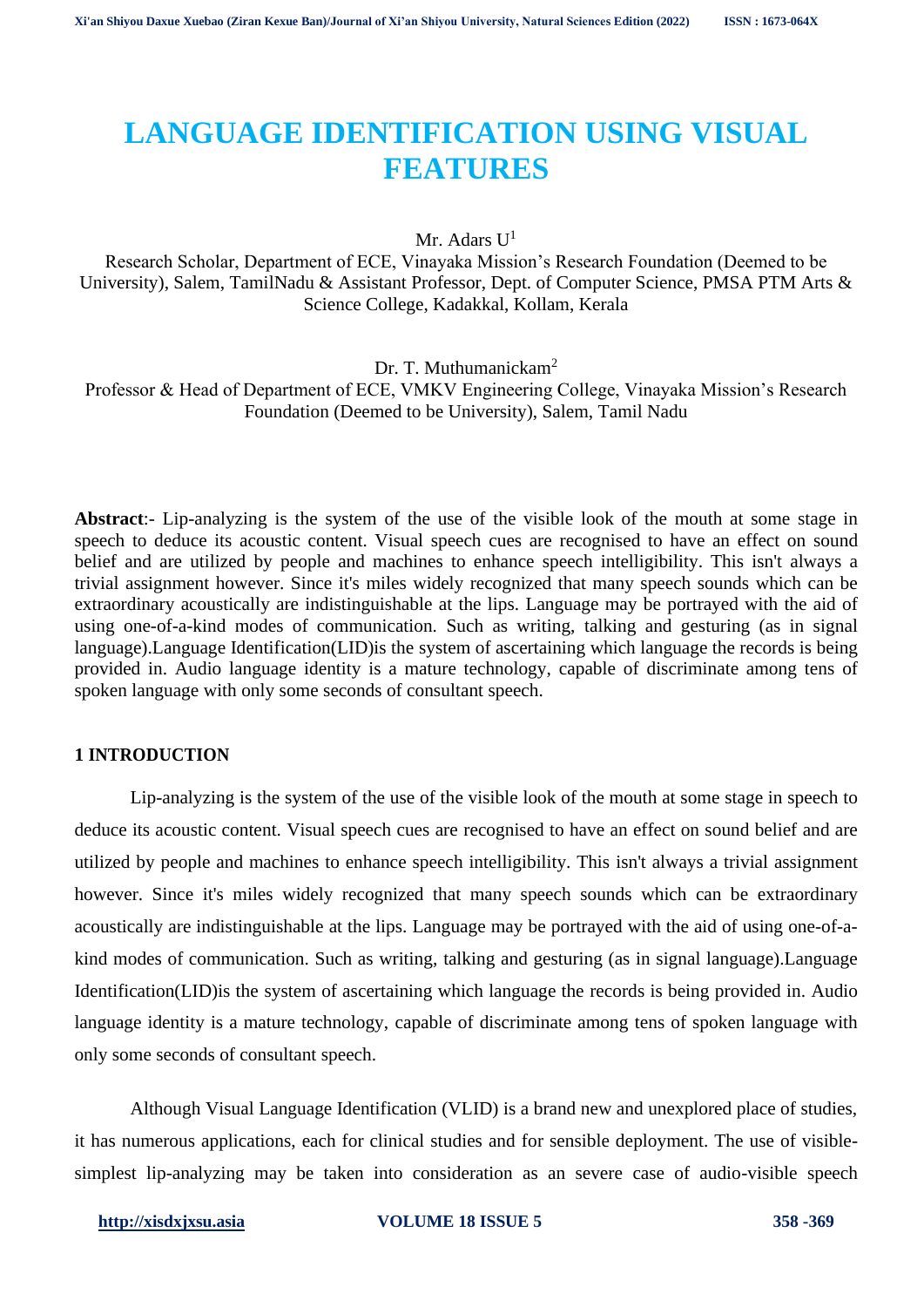reputation, wherein the audio channel is absolutely uninformative, because of a low sign to noise ratio, or wherein there may be a disparity among the situations of the education and checking out environments. VLID can help audio-visible speech reputation through enhancing visible reputation capabilities, both in phrases of the extraction process, the capabilities themselves, or how they're implemented to reputation. If the usefulness of the visible sign may be bettered, it can then be included into present audio-visible technology.The purpose of this venture is to expand a device which could discover a language the use of simplest visible speech information.

#### **2 LITERATURE SURVEY**

Jacob L Newman and Stephen J Cox, [1] (2013): Automatic visual language identification (VLID) is the technology of using information derived from the visual appearance and movement of the speech articulators to identify the language being spoken, without the use of any audio information. This technique for language identification (LID) is useful in situations in which conventional audio processing is ineffective (very noisy environments), or impossible (no audio signal is available). Research in this field is also beneficial in the related field of automatic lip-reading. This paper introduces several methods for visual language identification (VLID). They are based upon audio LID techniques, which exploit language phonology and phonotactics to discriminate languages

Massaro, D. W. and Cohen, M. M, [2] (1983): Communication between humans is comprised of several channels of information. The primary mode of communication is speech, which is foremost an audio channel. Speech is produced by the movement of speech articulators, most notably the tongue, jaw, lips and vocal chords. The external appearance of the articulators, as seen by a video camera for instance, constitutes a visual mode of speech. The recognition of speech from its visual components is known as lip or speech-reading. Not all of the articulatory parameters are consistently visible from an external view; for example, the teeth and tongue are periodically occluded whenever the lips close. Other articulators are permanently occluded, such as the velum and the vocal chords. The parameters with some degree of visibility are the measurable characteristics of visual speech.

Christiansen, M. H. and Kirby, S, [3] (2003): The term language refers to the broadest system by which humans convey information to each other. Human languages have evolved to be uniquely complex amongst those used by other species in terms of the limitless potential for informational exchange and the rules governing the languages themselves. Languages can be communicated in a variety of ways, including by written text, visually (sign language and body language), or more commonly acoustically, by speech. At its lowest level, spoken language is comprised of sound units, known as phones, which are distinctive. Phones that are considered contrastive within a certain language are phonemes of that language are phonemes in English but not in Japanese). Each language has its own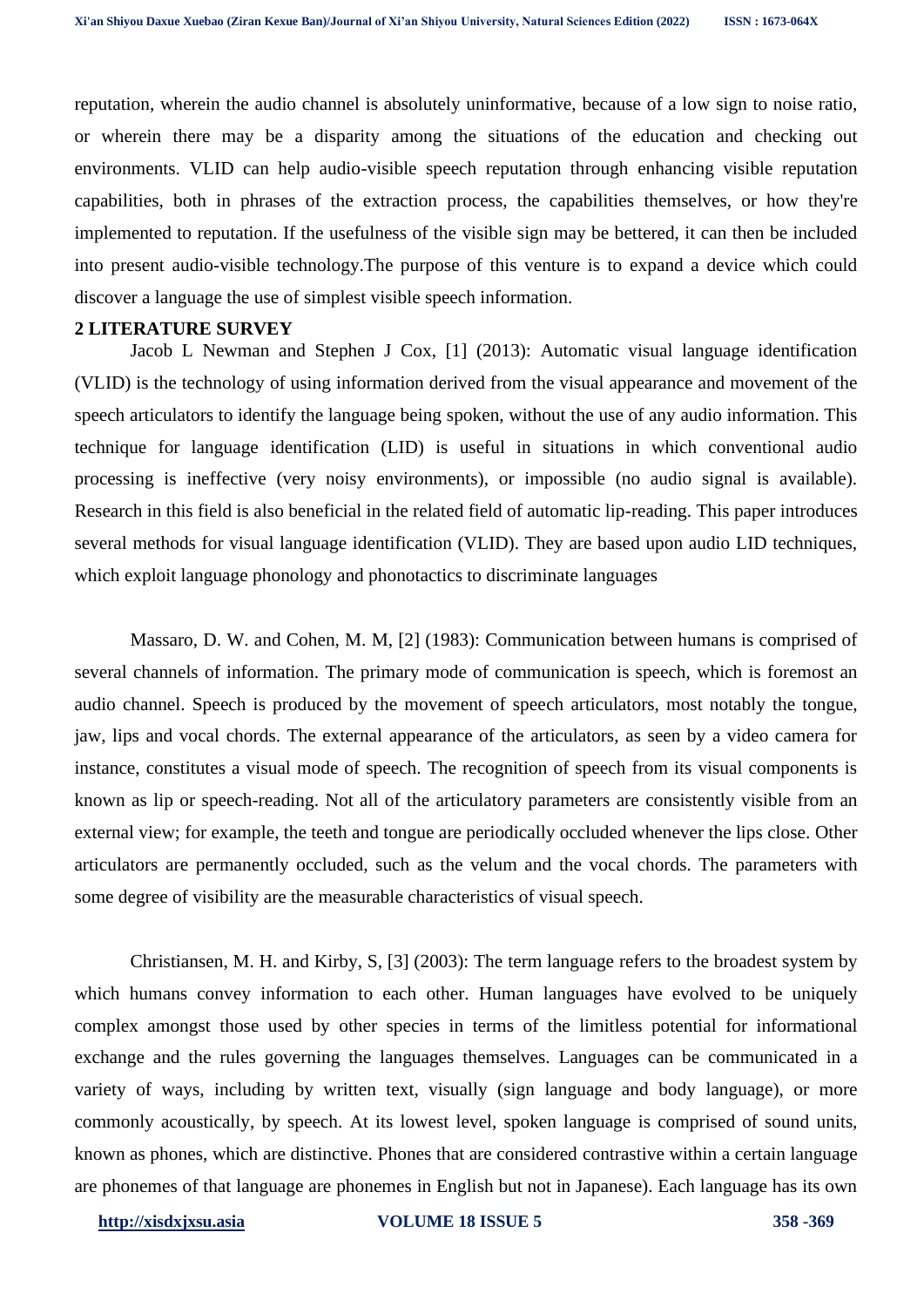inventory of phones, although many are often shared. These are the basic building blocks of any spoken language. Phones are combined together to form larger units called words, that are subject to morphological rules determining which phones the morpheme (or root word) should contain for a given context. Phonotactics are a more general set of rules specifying which phone sequences are permissible in a language.

Santhi.S and Raja Sekar, [4] (2013): An automatic Language Identification (LID) is the task of automatically recognizing a language from the given spoken utterance. Language identification is used to identify the language of the particular audio and reduce the complexity of the audio sample. LID systems that rely on multiple language phone recognition language modeling (PRLM) and n-gram language modeling produces the best performance in formal LID evaluations. By contrast, Gaussian mixture model (GMM) systems, which measure acoustic characteristics, are far more computationally efficient but tended to provide inferior levels of performance. We have described here the efficiency of an LID system for two different languages namely English and Hindi. The evaluation of languages is done on the standard recorded databases, from which features are extracted using Mel-frequency cepstral coefficients (MFCC). The language models are done using PRLM and classification is done using Gaussian mixture model (GMM). The obtained results ensure that accuracy of LID is efficient for the chosen languages and the system performance is evaluated on both PRLM and GMM.

Sugiyama, M, [5] (1991): Audio language identification is a mature field of research, with many successful techniques developed to achieve high levels of language discrimination with only a few seconds of test data. These techniques make use of discriminatory features of language as identified by linguists and phonologists. Many of the features are not expressed visually and are therefore not identifiable in the visual-domain, by lip reading. Such methods include measuring the spectral similarity between languages which encompasses the stress and pitch of speech.

Zissman M, [6] (1996): Several approaches exist which exploit the phonetic content differences between languages to achieve language discrimination. Such techniques require the training of a phone recogniser, usually comprising a set of Hidden Markov Models (HMMs), which are used to segment input speech into composite phones. Phonetic transcriptions of training data are required to train a phone recogniser and this may be a prohibitive factor as transcriptions may not be readily available. Furthermore, some LID systems use language-dependent phone recognisers, which introduces a further limitation in that the recognition of additional languages is not a trivial task and is once again reliant upon transcription availability. In an approach called Phone Recognition followed by Language Modelling (PRLM) phonotactics is the feature of language used for discrimination. The contention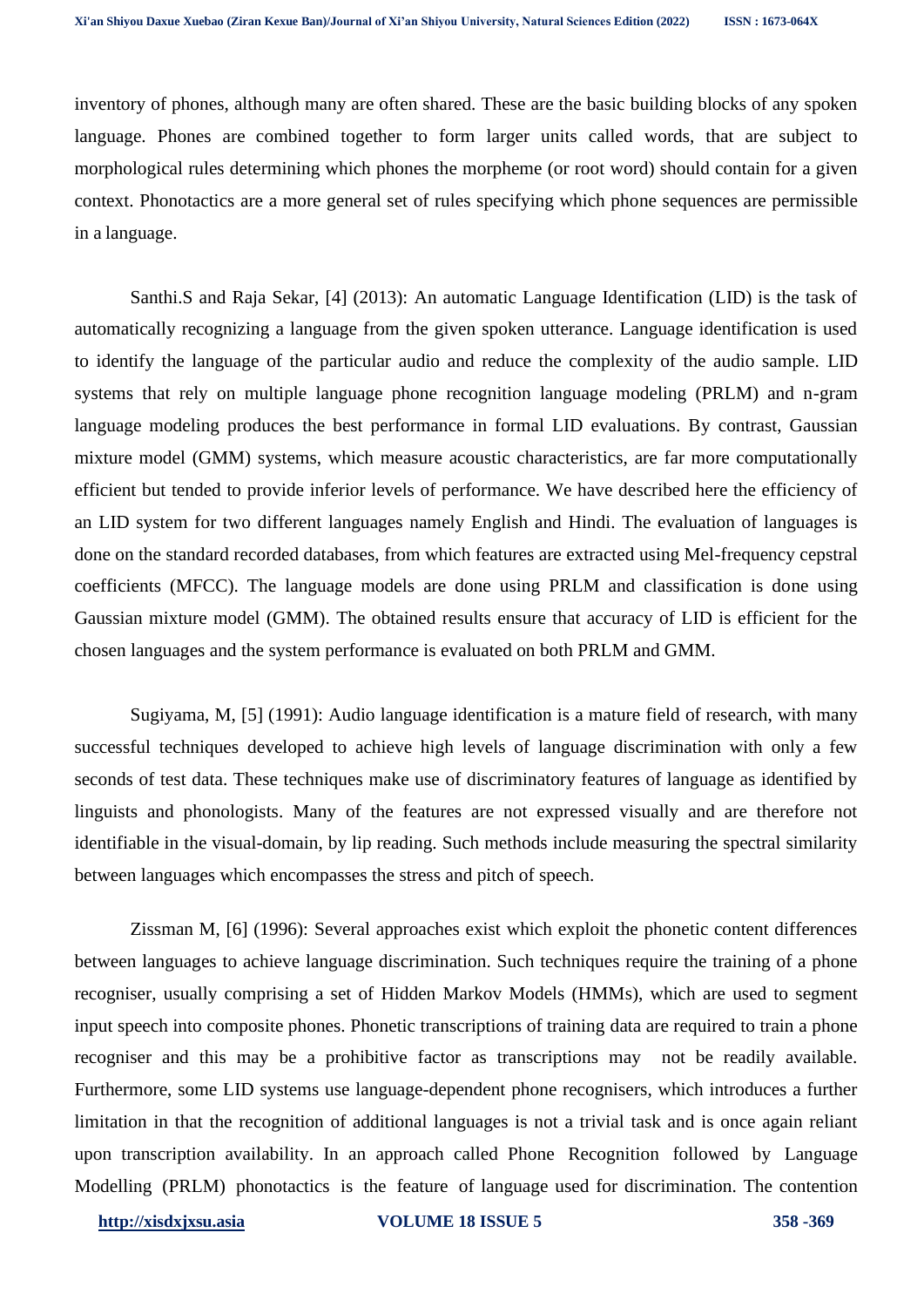here is that diff erent languages have di erent rules regarding the order in which phones may occur in speech. In this technique, a single phone recognition system can be used to tokenise an utterance using a shared phone set, trained using one language. The phone sequences produced by this system can then be analysed in terms of the co-occurrence probabilities of phones in an utterance. Statistical models are built using language specific training data, and these models generate a likelihood score of input utterances being produced by that model. For classification, simple maximum likelihood approaches can be used, or more complex back-end classifiers such as Gaussian Probability Density Functions (GPDF), neural networks .This system can be extended by building PRLM systems using language-specific phone recognisers, and running the recognition systems in parallel.

Mendoza.S., Gillick, L., Ito, Y., Lowe, S., and Newman, M, [7] (1996): The syntax of a language governs its allowable sentence structures and is a feature which di ers between languages. Continuous Automatic Speech Recognition (ASR) systems can make use of higher level language information such as this by using word level language models. Large Vocabulary Continuous Speech Recognition (LVCSR) has been applied to audio identification in the hope that recognising these high level features of language will improve discrimination. Using a set of language dependent ASR systems, one for each language to be recognised, the class of a test utterance can be classified as the ASR system producing the highest likelihood score. A disadvantage of this approach is that training an ASR system requires a large amount of transcribed, language-specific training data, in order to train reliable models which generalise well. Also, there is a significant processing overhead associated with training and testing multiple ASR systems.

Almajai, I. and Milner, B, [8] (2009): The field of computer vision has been applied to speech recognition in order to use the information present in visual speech to improve standard ASR performance. This research area is known as Audio-Visual (AV) speech recognition, and its main application is for speech recognition in noisy environments, where conventional audio features become ine ective, but where visual features are una ected .Approaches for AV ASR use features derived from the mouth region, since it is the area on the face which conveys the most information regarding the speech articulators. Face, mouth and lip tracking approaches have all been employed in the past as methods to locate automatically the areas of the face that contain the most speech information, from which feature extraction can take place. Face detection software usually operates by splitting an image into a pyramid of rectangular regions, the shape, scale and rotation of which are limited to pre-defined parameters. The greyscale intensities within those regions are analysed and classifiers trained on the regions. Once the face has been recognised, smaller facial features such as the mouth can be more easily located by the same technique, using the constraints introduced by the knowledge of the face location.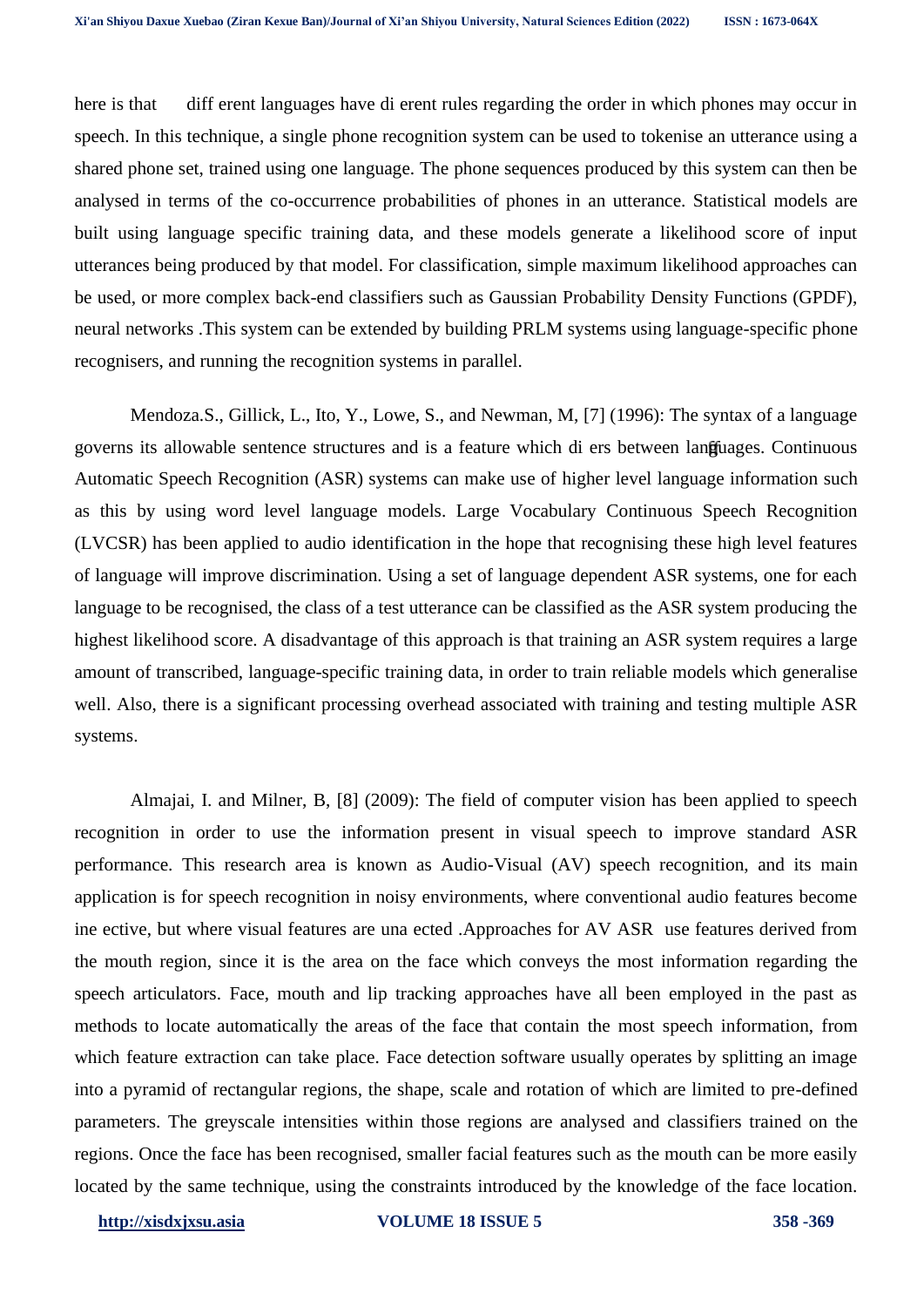Broadly speaking, there are two types of features that we can extract from the mouth region for use in visual speech recognition; geometric and appearance-based.

Matthews, I., Cootes, T., Bangham, J., Cox, S., and Harvey, R, [9] (2002): Describes and evaluates two method of visual feature extraction for integration into an audio-visual speech recogniser. Also presented in that paper are the video-only recognition results, which pertain to multi-speaker (test speakers are included in the training set), word-level, isolated letters recognition, using HMMs for speech modelling, and using low resolution grayscale video. They used 520 utterances for training, which equates to two recitals of each letter by each speaker, and they use a further recital for testing (260 utterances).

Sunil S. Morade and B. Suprava Patnaik, [10] (2013): Lip tracking is very crucial for visual lip reading recognition system. This paper presents a novel active contour guided geometrical feature extraction approach for lip reading. Three active contour methods are studied, namely snake, region scalable fitting energy method and loacalised active contour model. These methods are adopted for salient geometrical feature calculation. A joint feature model, obtained by combinatining inner area, height and width has been proposed. Results of experimentations on digit utterances are given to show the improvement achieved by visual speech recognition Systems.

#### **3 EXISTING METHOD**

The various existing methods for language identification is described as follows,

# **3.1AUDIO LANGUAGE IDENTIFICATION**

Audio language identification is a mature field of research, with many successful techniques developed to achieve high levels of language discrimination with only a few seconds of test data. The main approaches make use of the phonetic and phonotactic characteristics of languages which are proven to be an identifiable discriminatory feature between languages. In the next sections, we briefly review the techniques used in these approaches.

## **3.1.1Phone-Based Tokenization:**

There are several approaches to LID which exploit the difference in phonetic content between languages to achieve language discrimination. Such techniques require the training of a phone recogniser, usually comprising a set of Hidden Markov models (HMMs), which are used to segment input speech into a sequence of phones. In an approach called Phone Recognition followed by Language Modelling (PRLM), phonotactics is the feature of language used for discrimination. The contention here is that different languages have different rules regarding the syntax of phones, and this can be captured in a language model. In this technique, a single phone recognition system is used to tokenise an utterance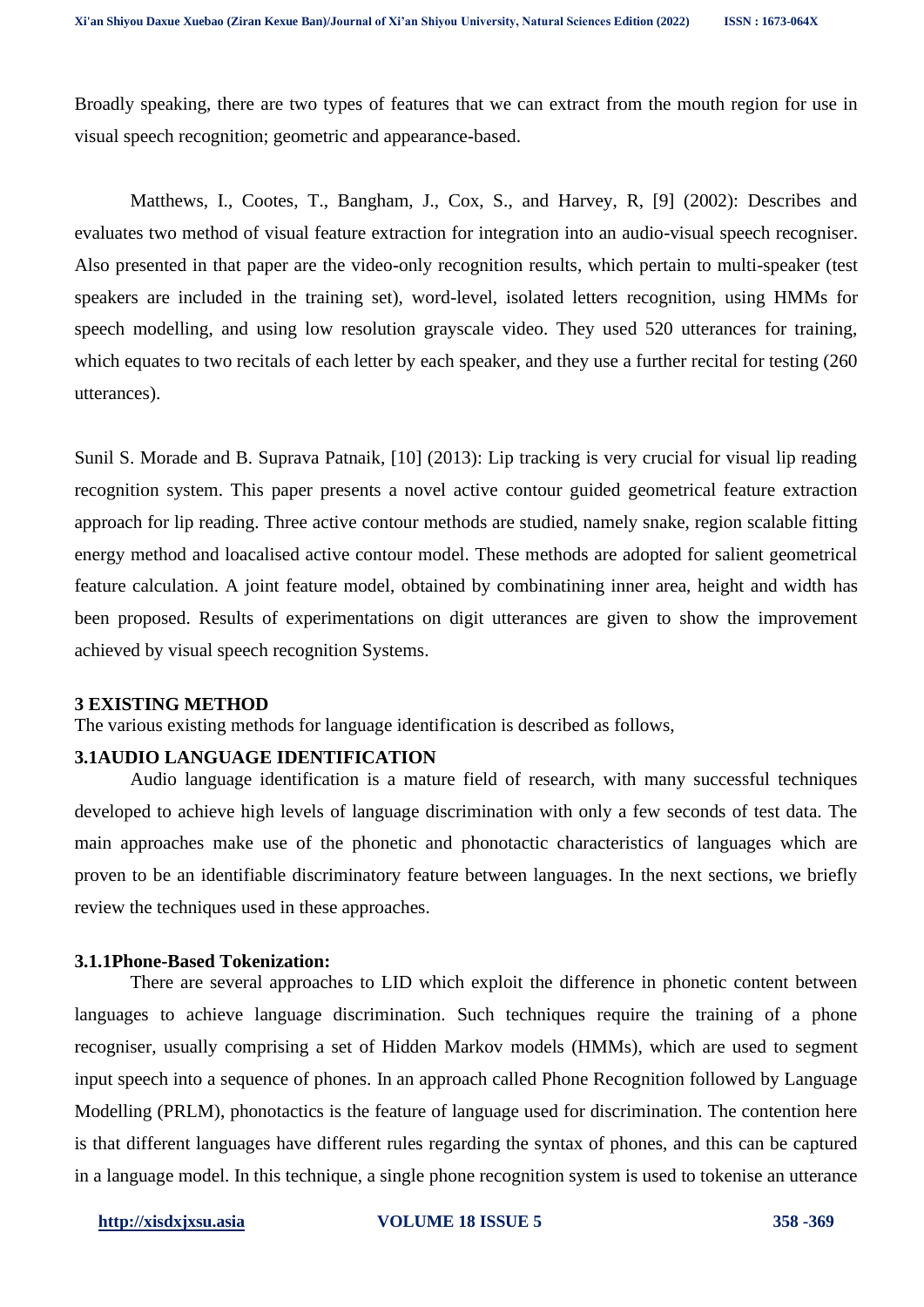using a shared phone set, trained using one language. The phone sequences produced by this system can then be analysed in terms of the co- occurrence (or ngram) probabilities of phones in an utterance. Statistical models are built using language specific training data, and these models generate a likelihood score of input utterances being produced by that model. For classification, simple maximum likelihood approaches can be used, or more complex backend classifiers such as Gaussian Mixture Models (GMMs), neural networks or Support Vector Machines (SVMs) can be applied. This system can be extended by building PRLM systems using language-specific phone recognisers, and running the recognition systems in parallel (Parallel PRLM =PPRLM).

#### **3.1.2Gaussian Mixture Model Tokenization:**

The tokenization sub-system within the LID architecture is usually applied at a phone level. It presents a variant to the standard PPRLM LID approaches which uses sub-phone, frame- level tokenization. In this method, a Gaussian mixture model (GMM) is trained for each language from language-specific acoustic data. Each GMM can be considered to be an acoustic dictionary of sounds, with each mixture component modelling a distinct sound from the training data. Given an MFCC frame, the mixture component is found which produces the highest likelihood score, and the index of that component becomes the token for that frame. For a stream of input frames, a stream of component indices will be produced, on which language modelling followed by back-end classification can be performed, as is common in audio LID .For the NIST 1996 12 language evaluation task report a minimum error rate of 17%, which is higher than standard PRLM techniques. Despite this increase in error rate, several advantages are offered by this approach.

Firstly, the training of the tokeniser does not require transcribed data, which simplifies the incorporation of additional languages into the system and is especially advantageous for VLID where there is no agreed protocol for transcriptions. Secondly, there is a reduction in computational cost using this technique compared with phone recognition. Except the language models themselves, rather than the scores they produce, become the vectors used by the back- end classifier. Instead of a maximum likelihood or Linear Discriminant Analysis (LDA) back- end, SVMs are built from the bigram language models of the tokenised training data, an SVM for each language, each comparing that target language against all other languages.

#### **3.1.3Disadvantages of Existing Systems:**

A person"s voice can be easily recorded and used for unauthorized PC or network.

## **Low accuracy.**

An illness such as a cold can change a person"s voice, making absolute identification difficult or impossible.

The amount of memory required to store the voice signal is too large.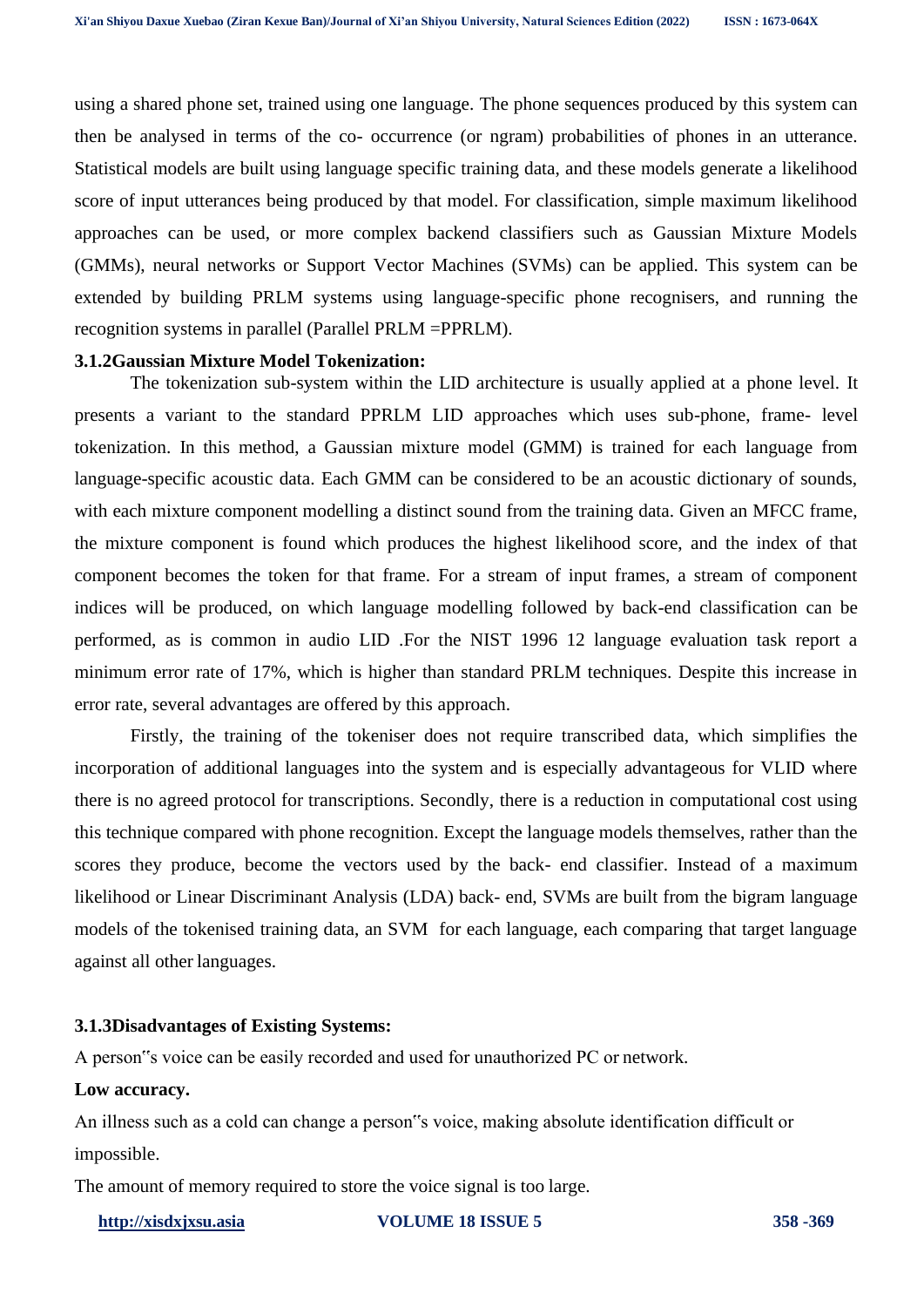The correlation between each voice segment should be less.

#### **4 PROPOSED METHOD**

Language identity (LID) is the system of classifying a representative sample of speech, text, or extraordinary media, thru manner of approach of the language in which it is spoken or written. The cause of this mission is to expand a tool that can end up privy to amongst languages using fine seen speech information. Given representative schooling records for each of the languages to be discriminated, the linguistic identity of an unseen sample of speech need to be determined. Although seen language identity (VLID) is a modern-day and unexplored vicinity of research, it has several applications, every for scientific research and for realistic deployment.

A preliminary have a have a take a observe on speaker-independent, seen language identity (VLID), in which fine lip shape, appearance and motion are used to determine the language of a spoken utterance. Instead of recognizing phones from acoustic information, we're capable of use the seen appearance of the mouth location to represent speech.

There are modes to be performed to determine VLID system. It consists of training mode and recognition mode.

## **4.1TRAINING MODE**



Fig:4.1 Block Diagram of Training Mode

A video record includes frames. These frames while seem earlier than us in a price extra than our notion of vision, offers a sensation of an item transferring earlier than us, through searching simply on the display screen on which frames are performing at excessive price. Thus the usage of MATLAB video is transformed to frames.

Video output turned into break up into some of extraordinary sequences, in which every collection turned into made from some of frames and every repetition of every expression fashioned one collection. Then vital functions are extracted from the frames.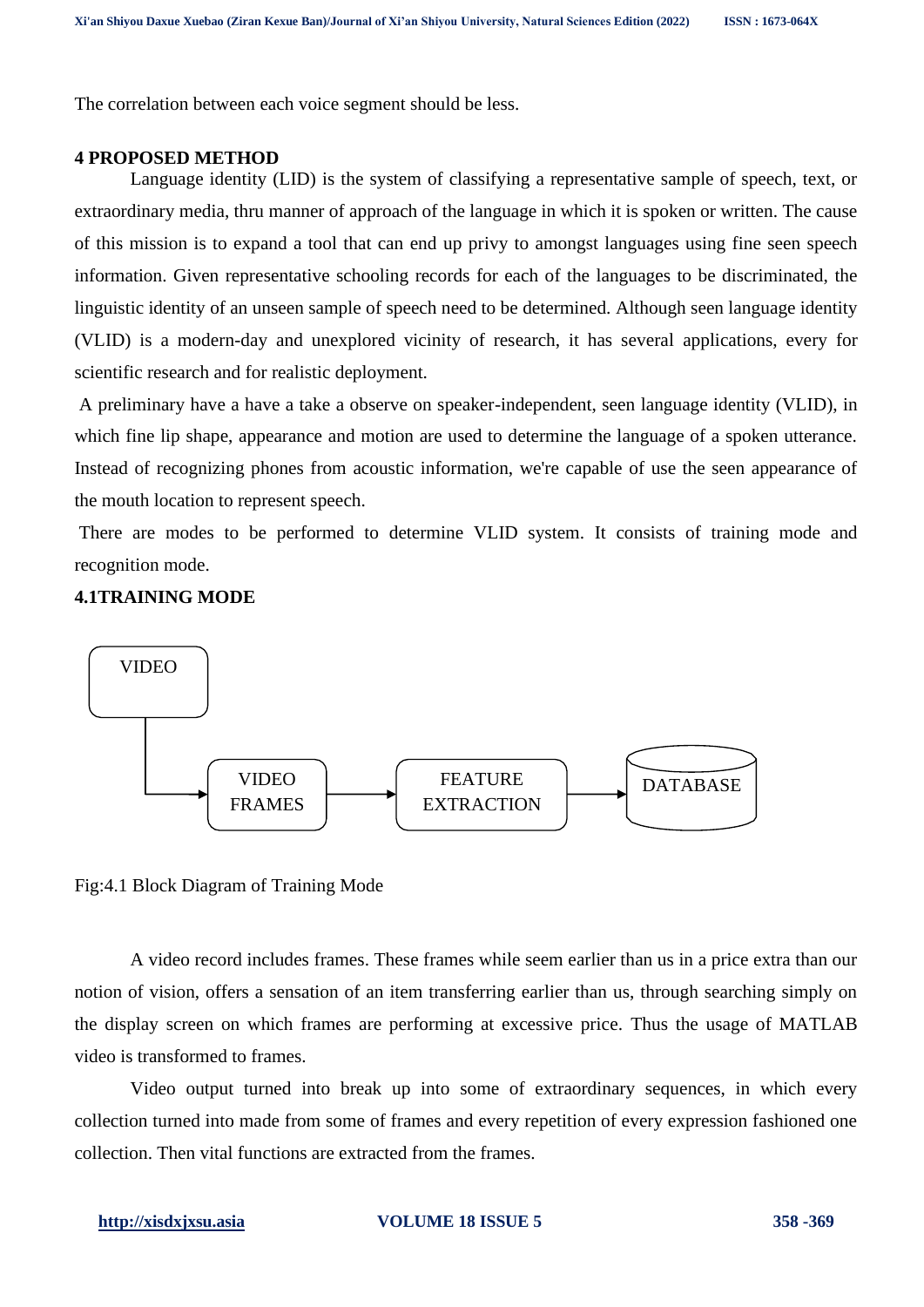The predominant benefit, in speech recognition, of the usage of visible cues is that they're complementary to the acoustic signal: a few phonemes which might be hard to apprehend acoustically in noisy environments may be simpler to differentiate visually, and vice versa. We distinguish demanding situations in lip functions processing.

• Detection of lips

• Extraction of functions. The first hassle quantities to locating and monitoring a particular facial part (mouth, lips, lip contours etc.)

Successful mouth monitoring remains difficult in instances in which the background, head pose 5and lighting fixtures range greatly. After a success face detection, the location is processed similarly to attain lip functions. Though now no longer very particular in phrases of lip movement description, even the bounding packing containers of lip areas can monitor beneficial lip functions if they're envisioned for each body independently due to the fact such rectangles monitor the dynamic evolvement of the peak and width for the duration of speech production. However, the lip statistics inside the mouth location is maximum normally extracted. The extracted functions are saved in database for the detection purpose, that is the second one mode in VLID process.

## **4.2 RECOGNISING MODE**



Fig 4.3 Block Diagram of Recognition Mode

The same procedure of training mode takes place, ie, necessary features are extracted from the video, next it is compared with the data base of the training mode from which the most matched result is taken. Thus from the matched result corresponding language (English, Malayalam, Hindi) is obtained. This method avoids the difficulties in identifying the language from audio speech recognition.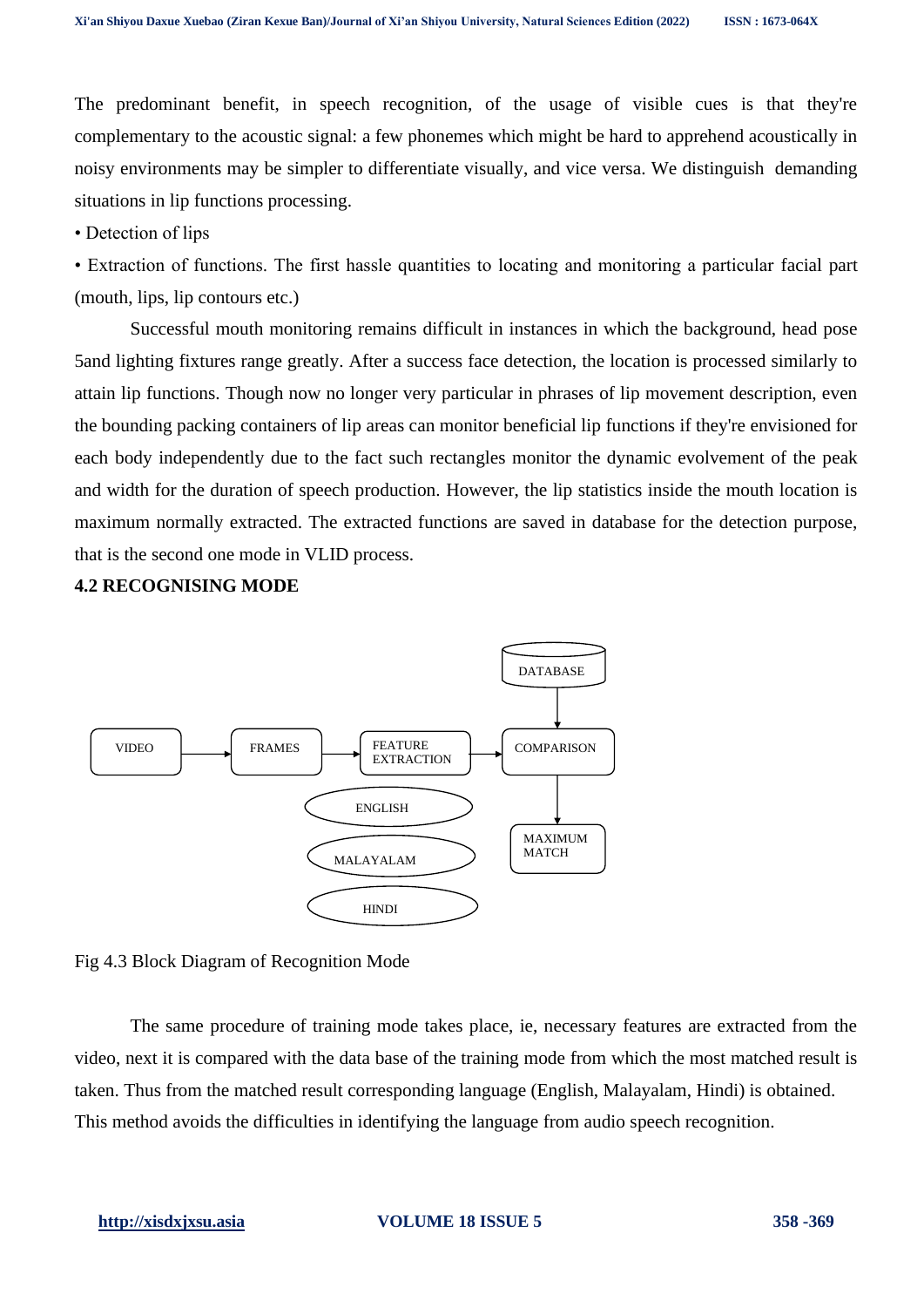#### **5 ALGORITHM**

The primary task in both training and recognizing mode is the feature extraction. It aims at extraction of relevant information from the lip region of decent frame set. To extract features, the image has to undergo image preprocessing which include the following steps:

- Image thresholding
- RGB to gray level conversion
- Lip detection and crop the optimal region
- Downsizing cropped image to 64 64 pixel

Four corner points and a center point is detected from the preprocessed image. Using the distance formula, distance of each corner points with respect to center point is computed and stored as vector. This process is done for all images in the datasets. The distance formula is given by,

$$
D_x = \sqrt{(x_1 - x_2)^2 + (y_1 - y_2)^2}
$$

These features are then used to compare with the features obtained while recognizing the input unit.



## **6 DIGITAL IMAGE PROCESSING**

Digital Image Processing way processing virtual picture by way of a virtual pc. We also can say that it's miles a use of pc algorithms, with a view to get stronger picture both to extract a few beneficial information.

Image processing specially consist of the subsequent steps: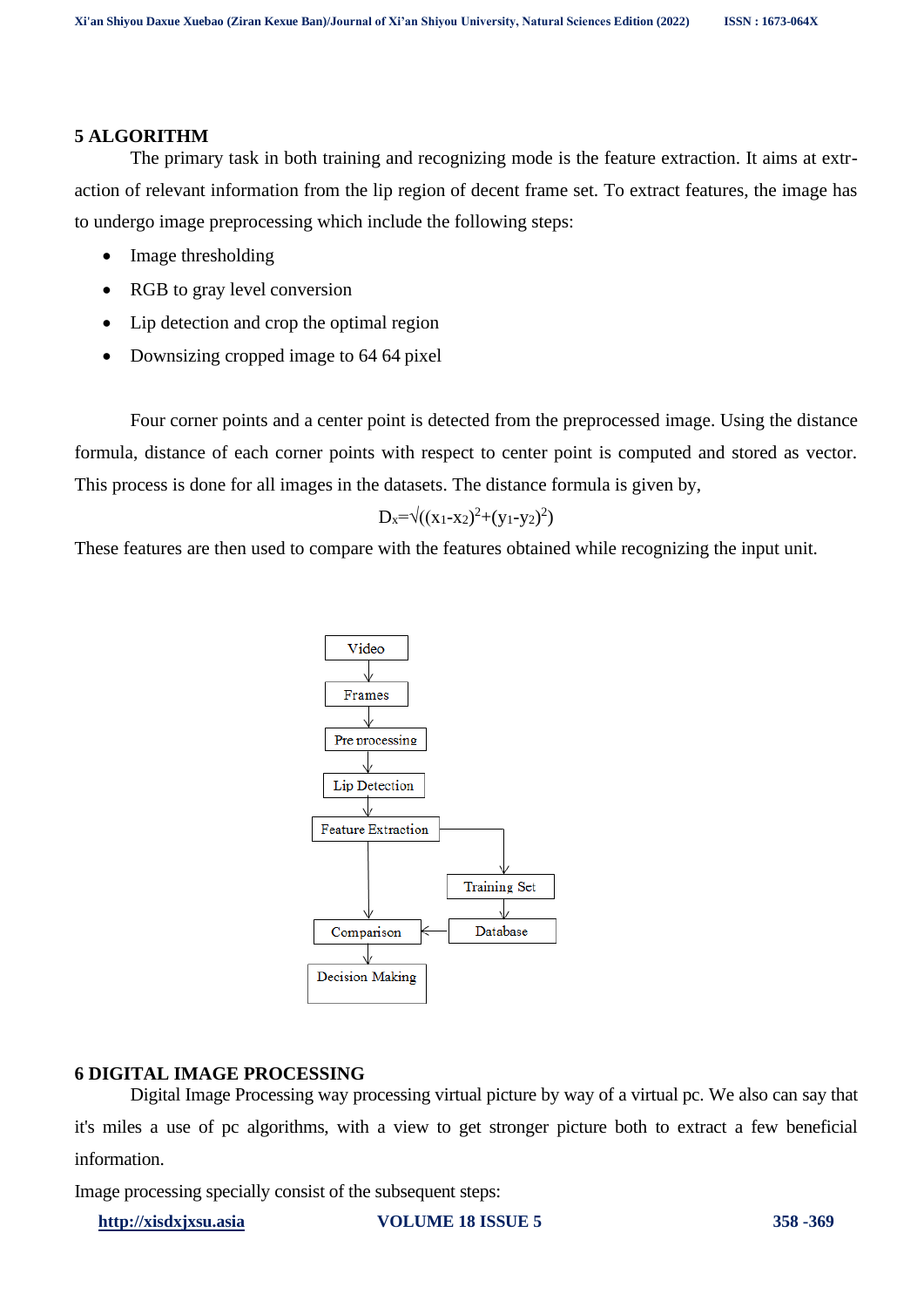1.Importing the picture thru picture acquisition equipment;

2.Analysing and manipulating the picture;

3.Output wherein end result may be altered picture or a document that's primarily based totally on analysing that picture.

## **6.1 PHASES OF IMAGE PROCESSING:**

**Acquisition:-** It may be as easy as being given an picture that's in virtual form. The primary paintings includes: a)Scaling, b)Color conversion(RGB to Gray or vice-versa)

**Image Enhancement:-**It is among the handiest and maximum attractive in regions of Image Processing it's also used to extract a few hidden information from an picture and is subjective.

**Image Restoration:** It additionally offers with attractive of an picture however it's miles objective(Restoration is primarily based totally on mathematical or probabilistic version or picture degradation).

**Color Image Processing:-**It offers with pseudocolor and complete colour picture processing colour fashions are relevant to virtual picture processing.

**Wavelets And Multi-**Resolution Processing:-It is basis of representing photographs in diverse egrees.

**Image Compression:-** It includes in growing a few features to carry out this operation. It specially offers with picture length or resolution.

**Morphological Processing:-** It offers with equipment for extracting picture additives which are beneficial withinside the illustration & description of shape

**Segmentation Procedure:-** It consists of partitioning an picture into its constituent elements or objects. Autonomous segmentation is the maximum hard project in Image Processing.

**Representation & Description:-** It follows output of segmentation stage, selecting a illustration is simplest the a part of answer for remodeling uncooked information into processed information.

.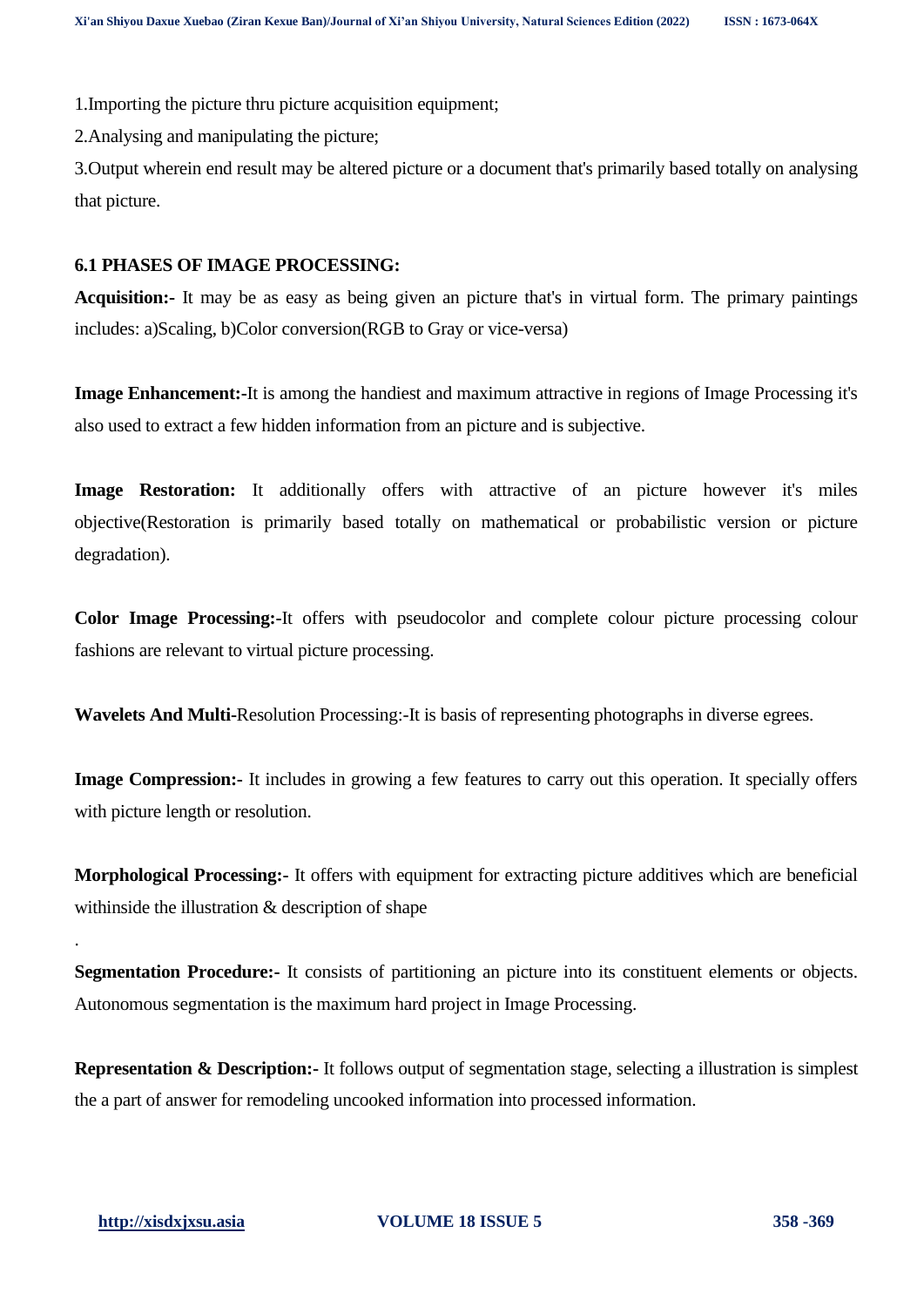## **7 ADVANTAGES**

• Errors occurs in LID using audio signal perhaps due to the noise or the background sound while the audio signal is being recorded. And also for perfect working of LID microphones are used, which when may be distinctive leads to increase in error. No such error is added in the case of VLID.

- As the computing time is less, processing speed is high.
- It exploit the advantage of high correlation between the consecutive frames.
- Highly economical

## **8 APPLICATION**

- Incorporated with CCTV for investigating the crime.
- Social Medias.
- Subsystem for speech to speech translation.
- In Global Call Centers.

## **9 FUTURE SCOPE**

The number of languages included in the system could be increased to determine how well this approach generalizes when the chance of language confusion is higher. Groups of phonetically similar languages could be added to see if they are more confusable than those with different phonetic characteristics. The features of language that we have used for discrimination is phonology , specifically phonotactics, which governs the allowable sequence of phones in a language. Phonotactics are not the only aspect of language which can be used to differentiate between them. Further work into VLID could therefore focus on incorporatingboth of these additional language cues and evaluating their contribution to language discrimination. Also VLID could be implemented in real time which increases the application side of the same. By developing this system , word recognition can be achieved.

## **10 CONCLUSION**

Biometric recognition is a popular subject in today"s research  $\&$  has been shown to be an important tool for identity establishment. Using lip-motion features for dynamic lip image sequences to be using in different recognition systems. The visual lip features are extracted by assuming successful lip contour tracking. Done preliminary study in identification language purely from visual features. Here we recorded multilingual speakers and attempted to discriminate them reading in two different languages.

# **11 REFERENCE**

[1]. Jacob L Newman and Stephen J Cox, (2013). Language Identification Using Visual Features. IEEE Trans. On Audio, Speech and Language Processing.